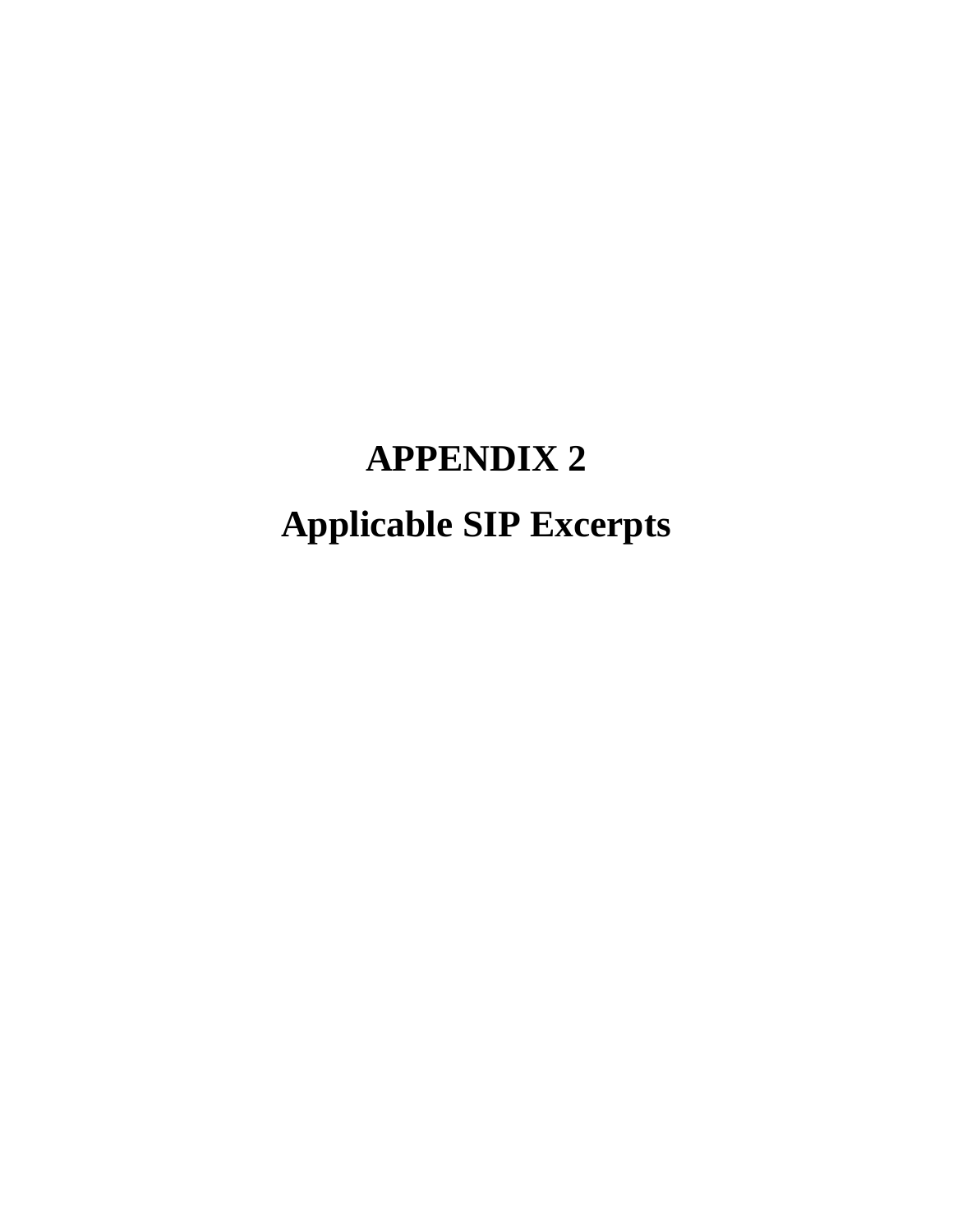#### **ENVIRONMENTAL PROTECTION AGENCY**

## **40 CFR Part 52**

**[EPA–R06–OAR–2020–0300; FRL–10019– 45–Region 6]** 

## **Air Plan Approval; Texas; Reasonable Further Progress Plan for the Houston-Galveston-Brazoria Ozone Nonattainment Area**

**AGENCY:** Environmental Protection Agency (EPA).

# **ACTION:** Final rule.

**SUMMARY:** Pursuant to the Federal Clean Air Act (CAA or the Act), the Environmental Protection Agency (EPA) is approving revisions to the Texas State Implementation Plan (SIP) to meet the Reasonable Further Progress (RFP) requirements for the Houston-Galveston-Brazoria (HGB) serious ozone nonattainment area for the 2008 ozone National Ambient Air Quality Standard (NAAQS). Specifically, EPA is approving the RFP demonstration and associated Motor Vehicle Emission Budgets (MVEBs), and a revised 2011 base year emissions inventory (EI) for the HGB area. EPA is also notifying the public of the status of EPA's adequacy determination for the MVEBs for the HGB area. EPA is not finalizing the proposed approval of revisions to the SIP to address contingency measure requirements in the HGB area for the 2008 Ozone NAAQS at this time.

**DATES:** This rule is effective on June 9, 2021.

**ADDRESSES:** The EPA has established a docket for this action under Docket ID No. EPA–R06–OAR–2020–0300. All documents in the docket are listed on the *<https://www.regulations.gov>* website. Although listed in the index, some information is not publicly available, *e.g.,* Confidential Business Information or other information whose disclosure is restricted by statute. Certain other material, such as copyrighted material, is not placed on the internet. Publicly available docket materials are available electronically through *[https://www.regulations.gov.](https://www.regulations.gov)* 

# **FOR FURTHER INFORMATION CONTACT:**

Carrie Paige, EPA Region 6 Office, Infrastructure & Ozone Section, 214– 665–6521, *[paige.carrie@epa.gov.](mailto:paige.carrie@epa.gov)* Out of an abundance of caution for members of the public and our staff, the EPA Region 6 office may be closed to the public to reduce the risk of transmitting COVID– 19. Please call or email the contact listed above if you need alternative

access to material indexed but not provided in the docket.

#### **SUPPLEMENTARY INFORMATION:**

Throughout this document ''we,'' ''us,'' and ''our'' means the EPA.

#### **I. Background**

The background for this action is discussed in detail in our September 29, 2020 proposal (85 FR 60928). In that action we proposed to approve only the HGB portion of the May 13, 2020, Texas SIP submittal that addressed RFP requirements for the 2008 8-hour ozone NAAQS for the two serious ozone nonattainment areas in Texas (''the TCEQ submittal''). These two areas are the HGB and the Dallas-Fort Worth (DFW) areas. The TCEQ submittal also establishes MVEBs for the year 2020 and includes contingency measures for each of the HGB and DFW areas, should the areas fail to make reasonable further progress, or to attain the NAAQS by the applicable attainment date. The portion of the TCEQ submittal that refers to the DFW area will be addressed in a separate rulemaking action.<sup>1</sup>

Our September 29, 2020 proposal provided a detailed description of the revisions and the rationale for EPA's proposed actions, together with a discussion of the opportunity to comment. The public comment period for these actions closed on October 29, 2020. We did not receive comments regarding our proposal. Therefore, with one exception, we are finalizing our action as proposed.

On January 29, 2021, the U.S. Court of Appeals for the District of Columbia Circuit (''D.C. Circuit'') issued a decision in response to challenges to EPA's 2015 and 2018 rules implementing the NAAQS for ozone, (80 FR 12264 (March 6, 2015) and 83 FR 62998 (December 6, 2018)). *Sierra Club, et al.* v. *EPA,* 985 F.3d 1055 (D.C. Cir. 2021). Among the rulings in this decision, the D.C. Circuit vacated EPA's interpretation of the CAA to allow states to rely on already implemented control measures to meet the statutory requirements of section 172(c)(9) or 182(c)(9) for contingency measures in nonattainment plans for the ozone NAAQS (see 83 FR 62998, 63026–27). The EPA is reexamining the contingency measures portion of the TCEQ submission for the HGB area in light of the D.C. Circuit decision. Therefore, we are not taking final action at this time on the contingency

measures submitted as part of the May 13, 2020, TCEQ SIP submission for the HGB area included in the proposed action. EPA expects to address the contingency measures in a separate future action.

#### **II. Final Action**

We are approving revisions to the Texas SIP that address the RFP requirements for the HGB serious ozone nonattainment area for the 2008 ozone NAAQS. Specifically, we are approving the RFP demonstration and associated MVEBs, and the revised 2011 base year EI for the HGB area.

We are also notifying the public that EPA finds the newly established MVEBs for Nitrogen Oxides  $(NO<sub>X</sub>)$  and Volatile Organic Compounds (VOC) for the HGB area adequate for the purpose of transportation conformity. Within 24 months from this final rule, the transportation partners will need to demonstrate conformity to the new  $\rm{NO_{X}}$ and VOC MVEBs pursuant to 40 CFR 93.104(e)(3).

## **III. Statutory and Executive Order Reviews**

Under the CAA, the Administrator is required to approve a SIP submission that complies with the provisions of the Act and applicable Federal regulations. 42 U.S.C. 7410(k); 40 CFR 52.02(a). Thus, in reviewing SIP submissions, the EPA's role is to approve state choices, provided that they meet the criteria of the CAA. Accordingly, this action merely approves state law as meeting Federal requirements and does not impose additional requirements beyond those imposed by state law. For that reason, this action:

• Is not a ''significant regulatory action'' subject to review by the Office of Management and Budget under Executive Orders 12866 (58 FR 51735, October 4, 1993) and 13563 (76 FR 3821, January 21, 2011);

• Does not impose an information collection burden under the provisions of the Paperwork Reduction Act (44 U.S.C. 3501 *et seq.*);

• Is certified as not having a significant economic impact on a substantial number of small entities under the Regulatory Flexibility Act (5 U.S.C. 601 *et seq.*);

• Does not contain any unfunded mandate or significantly or uniquely affect small governments, as described in the Unfunded Mandates Reform Act of 1995 (Pub. L. 104–4);

• Does not have federalism implications as specified in Executive

<sup>1</sup>Our proposal to approve the RFP plan for the DFW area was published on October 9, 2020 (85 FR 64084). We have not issued a final rule for the DFW area.